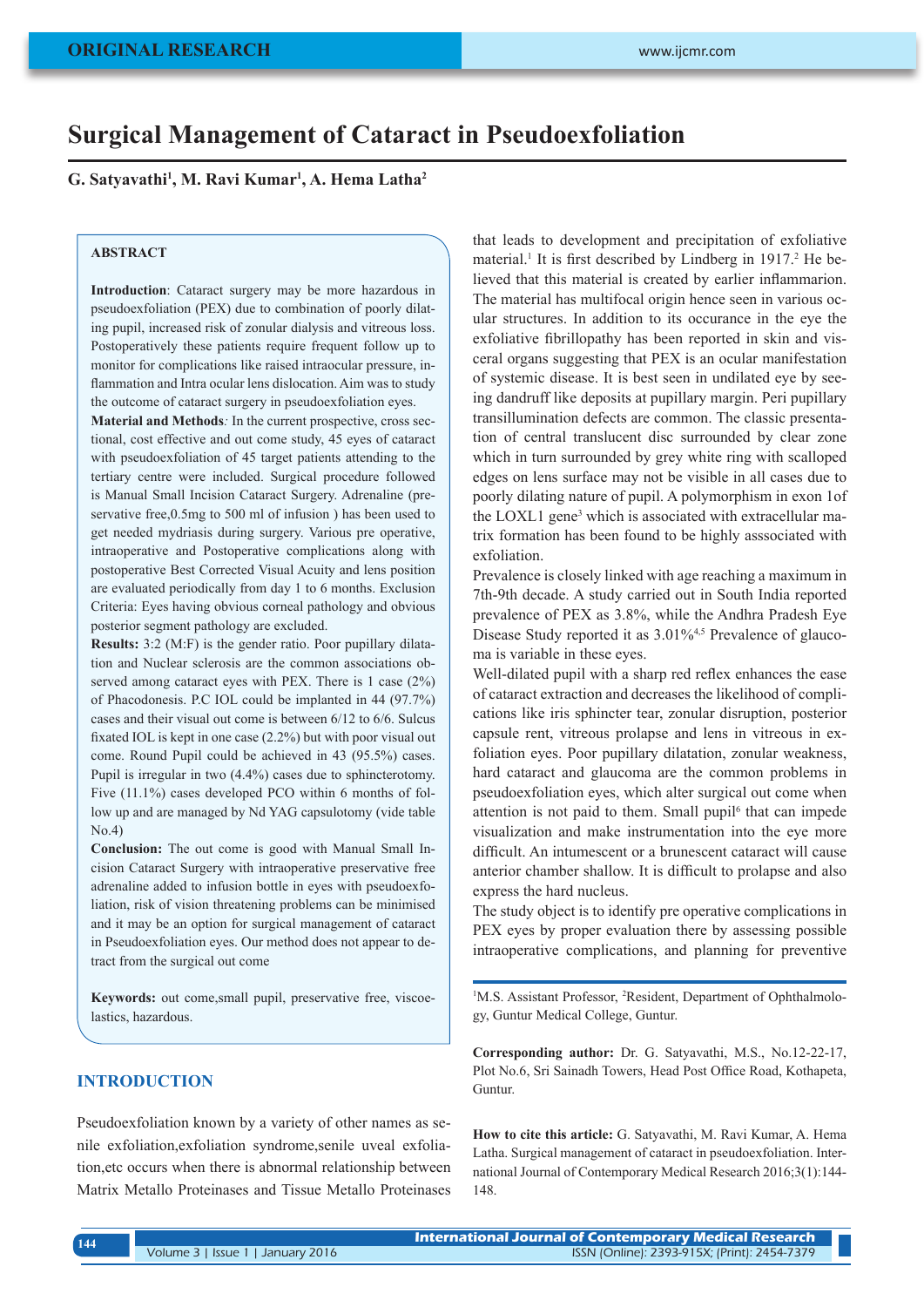measures which ensures best visual out come. The surgeons plan requires flexibility and resourcefulness.

 The underlying pathophysiology should be taken into consideration when strategizing the surgical plan. The ultimate goal of surgery is to replace cataract with IOL for best visual outcome .

# **MATERIALS AND METHODS**

This prospective, cross sectional, cost effective and out come study comprises 45 eyes of 45 patients having cataract with PEX as basic pathology presenting over a period of 1 year (August 2014 to june 2015) under went lens removal and subsequent intraocular lens implantation performed by single surgeon in ophthalmology department of a tertiary hospital. The study was approved by Institutional Ethical Committe Board. Written and informed consent is obtained from all the patients regarding eye condition, surgical procedure and surgical risk.

PEX diagnosed clinically by the presence of typical material at the pupillary border on undilated examination, on anterior lens surface on dilated examination, on trabecular meshwork on gonioscopy, pigment deposition in angle and on corneal endothelium.

#### **Pre operative examination**

Detailed clinical history is obtained and complete ophthalmological examination is done for every patient. Clinical data of patient age, gender, presenting complaints are recorded. Relevent history such as family history of ocular and systemic diseases are noted

In all patients Best Corrected Visual Acuity is assessed by age appropriate charts. Visual Acuity ranged from CF 1-4 Mts. All cases are evaluated by Slit Lamp examination, IOP measurement, Pupillary Reaction, Gonioscopy, Fundus examination, B-Scan & A Scan Biometry, Keratomety proper management of systemic diseases like Diabetes,Hypertension, and Asthma by the concerned specialists. 3:2 (M: F) is the gender ratio. Age group selected in the study are above 40 years. Patients with pseudoexfoliation material on the anterior lens surface at and or pupillary margin in either or both eyes were labelled as having PEX.

All patients are from poor socio economic status and their basic education qualification ranged from uneducated to below 10<sup>th</sup> standard

#### **Slit Lamp examination**

Four out of 45 corneas have pigment deposition on Endothelium. Anterior Chamber Depth is normal, except in 2 cases, shallow AC where cataract is brunescent type. There is change of iris pattern which is thick & hyperpigmented in all cases. Trans illumination pupillary defects are seen in 3 cases. Pseudoexfoliation of pupillary margin is seen in 39 Cases (Table No 2) with normal Direct and Consensual light reflex action. Poor pupillary dilatation is seen in 35 cases.

| Age group                 | No. of patients | Percentage |  |  |
|---------------------------|-----------------|------------|--|--|
| 40 to 49 years            |                 | $11.1\%$   |  |  |
| 50 to 59 years            | 16              | 35.5%      |  |  |
| More than 60 years        | 24              | 53.3%      |  |  |
| <b>Table-1:</b> Age group |                 |            |  |  |

| <b>Pupil size</b>                                   | No. of cases   | Percentage |  |  |
|-----------------------------------------------------|----------------|------------|--|--|
| Below normal size pupil                             | 36             | 80%        |  |  |
| Normal sized pupil                                  | 10             | 20%        |  |  |
| shallow ac                                          | $\mathfrak{D}$ | 4.4%       |  |  |
| Corneas having pigment<br>deposition on endothelium | $\overline{4}$ | 8.8%       |  |  |
| Cataract grading                                    |                |            |  |  |
| cortical                                            | 10             | 22.2%      |  |  |
| Nuclear: Grade I to II                              | 12             | 77.7%      |  |  |
| Grade III to IV                                     | 23             |            |  |  |
| Pupil defects                                       | 3              | 6.6%       |  |  |
| <b>Exfoliation Pupillary Margin</b>                 | 39             | 86.6%      |  |  |
| on Lens Surface                                     | $\overline{4}$ | 8.8%       |  |  |
| gonioscopically revealed                            | $\overline{2}$ | 4.4%       |  |  |
| cases                                               |                |            |  |  |
| Phacodonesis                                        | 1              | $2.2\%$    |  |  |
| Table-2: Preoperative data                          |                |            |  |  |

Lens - Exfoliative material on lens surface is observed in 4 cases. Cataract is graded by lens opacity classification system. Posterior sub capsular cataract along with cortical and nuclear cataract is in 9 out of 45 cases. Nuclear sclerosis is predominently associated with PEX in 35(77.7%)eyes. Phacodonesis is observed in one case.

Gonioscopy revealed excess trabecular pigmentation. Two eyes having pseudoexfoliation are diagnosed gonioscopically. IOP with applanation tonometer is in normal range of 16 -18 mm of Hg in all cases. Fundus is with in normal limits. B-Scan performed is normal in all the cases

Dilation of pupil is measured after mydriatic drops and graded as poor (2-4mm),moderate (5-6mm) and good( >7mm).

#### **Pre-operative preparation**

Topical Antibiotic & Anti inflammatory eye drops along with systemic antibiotics are started from day before surgery. IOP kept under normal levels with oral Acetazolamide 250 mg night & 2 hours before surgery. Peribulbar block with the infiltration of Xylocaine 2% combined with Bupivacaine 0.5% Adrenaline 1 in 2,00,000 and hyaluronidase for local analgesia is achieved.

#### **Incision and surgical strategies**

The surgical procedure is Manual Small Incision Cataract Surgery by means of tunnel construction and is characterised by its greater radial length and an entry into AC to create self sealing internal corneal valve. 6 to 7 mm in cortical and Grade I &II nuclear cataracts and >7mm in Grade-III and above, tunnel is created. Intra operative mydriasis is maintained by adding Adrenaline 0.5CC (preservative free 1mg in 1ml ampoule) to infusion bottle. Shallow AC is managed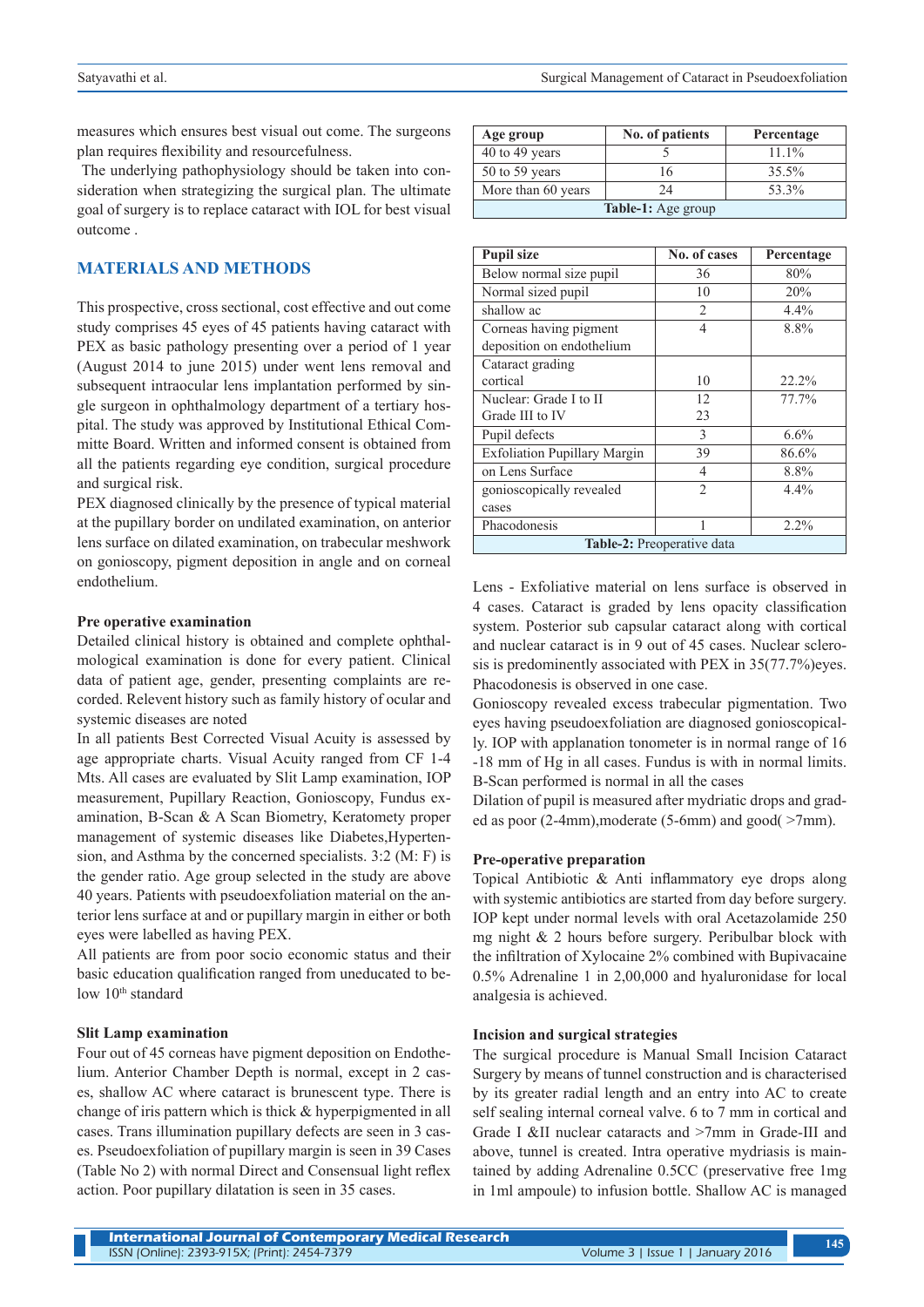by decreasing posterior segment volume by hyper osmotics and increasing anterior segment volume by visco elastics. Side port is given for rigid pupils with poor pupillary dilation for manoeuvers like cortical aspiration, IOL dialing. Gentle (6 mm) continuous curvilinear capsulotomy(CCC) is given using needle cystitome.

To prevent stress on zonules while manoeuvering nucleus and while aspirating cortical matter, radial cuts are given to capsular margin when there is large nucleus (>10mm) with inadequate capsulorrhexis due to small pupil size  $(\leq 3$ mm) to prolapse nucleus. Under visco, nucleus is delivered after controlled Hydrodissection. The procedures of capsulorrhexis, hydrodissection, nucleus expression into AC, its removal from AC with visco, cortical cleanup and IOL insertion are carried out in the same manner in all the cases by the same surgeon having more than 10 yrs experience. Additional care is taken to prevent stress on zonules by avoiding fluctuations in anterior chamber pressure by controlled paracentesis, profuse use of viscoelastics and by gentle nucleus manoeuvers. Large nucleus with phacodonesis is managed by avoiding stress on zonules, with adequate capsulorrhexis size and by giving radial cuts to capsular rim.

Postoperatively patients are treated with topical antibiotics and steroids tapered over 4 - 6 weeks. Patients are followed from day 1, 2, 7, 14, at 2 weeks intervals for 2 months and at monthly intervals for 6 months to evaluate corneal status, inflammation, lens position, intra ocular pressure and visual acuity. The data is entered and analysed using MS-Excel.

#### **RESULTS**

In the present study forty five eyes having cataract with pseudoexfoliation of 45 patients who underwent cataract surgery by Manual SICS are included to evaluate various preoperative, intraoperative, and postoperative complications.

Age group of patients is above 40 years. Among 45 patients 40 (88.8%) patients are above fifty years age group. There is a male preponderance of 27 out of 45 patients.

Preoperatively 80%(36 eyes) produced 6mm and 20%(9 eyes) produced <6mm pupillary dilatation. Pupil equal to or less than 6 mm is considered as abnormal after mydriatic instillation. Eyes diagnosed as PEX by having exfoliative material at pupillary margin are 39(86.6%),on lens surface are 4(8.8%) and gonioscopically revealed cases are 2(4.4%). Pigment dispersion on endothelium is seen in 4(8.8%) cases. Nuclear sclerosis is seen in 35 (77.7%) of cases and cortical cataract is present in 10 (22.2%) cases. IOP ranged from 16 - 18 mm Hg. Shallow anterior chamber is seen in 2 (4.4%) cases because of intumescent cataract. There is one case (2.2%) of phacodonesis. In most of the case excess pigmentation over trabecular meshwork is seen (Table 1).

#### **Intraoperative difficulties**

All patients underwent cataract surgery using Manual SICS technique. Difficulty faced in 15(33.3%) cases while pro-

lapsing nucleus because of its hardness and greater size  $(L.S. of grade-III)$  and above) and pupil size is  $\leq 5$ mm. Mechanical dilatation of pupil is required before capsulotomy. Radial cuts are given to capsular rim at 1,5 &10 clock hours in 4 (8.8%) cases of Grade 1V nuclear cataract to prolapse nucleus. 2 (4.4%%) cases required Sphincterotomy due to rigid and <5mm size of pupil with Grade-IV cataract. One case required multiple sphincterotomies.

#### **Nucleus Delivery**

2 (4.4%) cases required tunnel conversion where in spite of capsulotomy & big tunnel, nucleus delivery is difficult. Conversion is done to prevent endothelial damage. Nuclear break-up occurred in 2(4.4%) cases. While attempting to remove the second piece, adequate visco is used to disengage and to remove the broken piece.

#### **Aspiration of Lens Matter**

Inspite of poor pupillary dilatation and cortico capsular adhesion, thorough cortical clean up especially subincisional cortex is done without any left over lens matter by means of sustained maintenance of pupil dilatation and anterior chamber depth and giving radial cuts to capsular margin at subincisional area. In 1 (2.2%) case where there is difficulty of subincisional cortex aspiration, which lead to Zonular disruption of less than 3 clock hours. The case is managed by adequate visco, meticulously clearing vitreous. In 44 (97.7%) cases PC IOL could be inserted. In one case (2.2%) IOL is placed in sulcus due to zonular disruption.

Three (6.6%) cases required suturing with 10-0 nylon for tunnel closure. (Table-2)

#### **Post operative complications**

One case (2.2%) of Striate Keratopathy of Gr III is noted, due to nucleus manoeuver. The expected post operative complications like inflammation, raised IOP and pupillary block are nil at 6months follow up. Round pupil could be achieved in 43 (95.5%) cases and irregular pupil is noted in 2 (4.4%) of cases due to sphincterotomy. Inspite of adequate intraoperative precautions, the eye with phacodonesis has decentration of IOL, observed at 6 months follow up due to zonular weakness. 6/12 to 6/6 of visual acuity could be achieved in 44 (97.7%) cases. The visual acuity is less than 6/60 in decentered IOL which is considered as poor visual outcome. 5 (11.1%) of cases developed PCO within 6 months of follow up and are managed by Nd YAG capsulotomy (vide table No.4).

## **DISCUSSION**

Cataract surgery in patients with pseudoexfoliation is a risk not only to the patient but to the surgeon also.<sup>7</sup> Majority of patients in our study are above age of 60 years (53.3%). Epidemiological studies of PEX have shown that it is more common in patients older than 60 yrs and prevalence further in-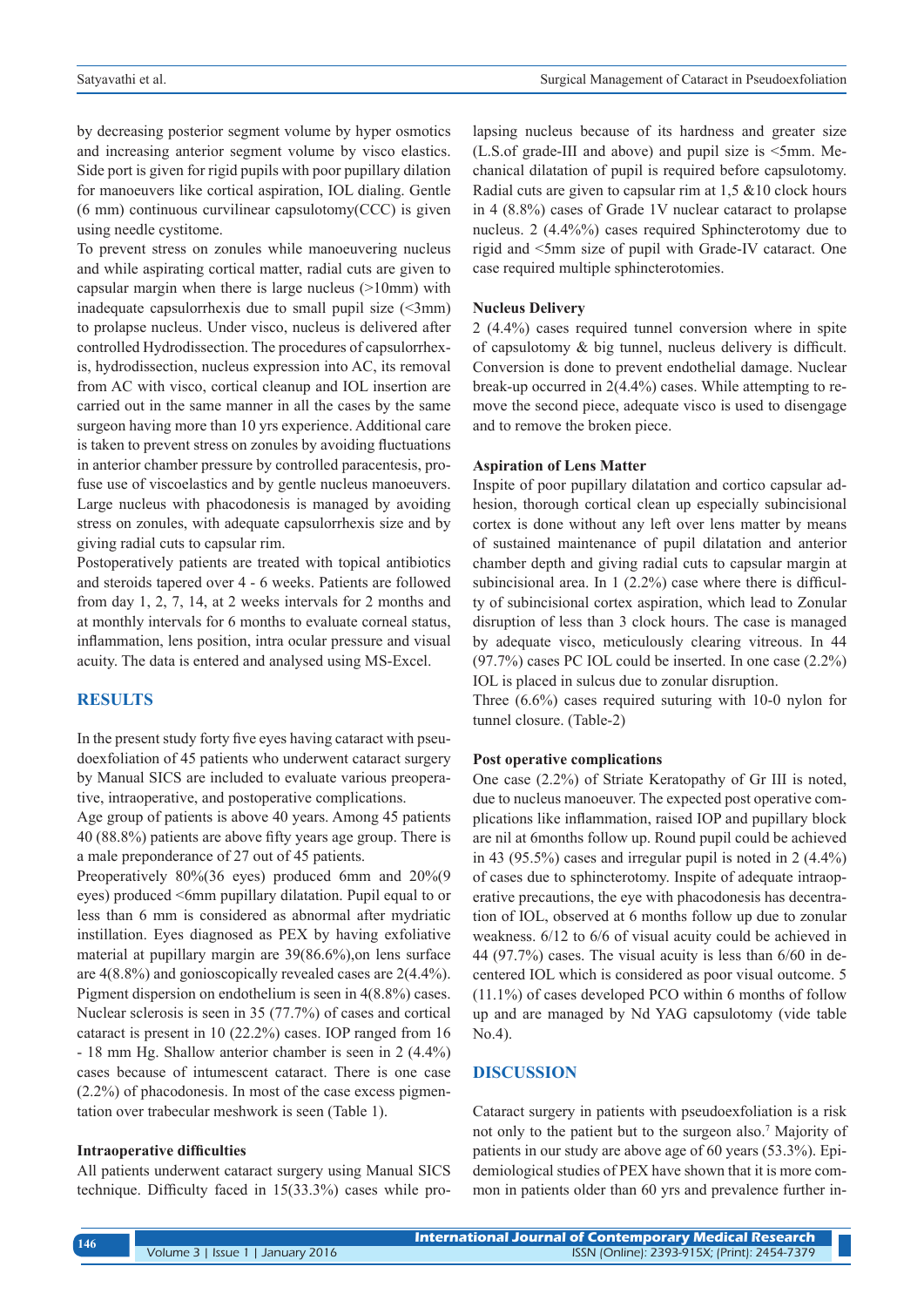| <b>Difficulties</b>                   | No. of         | $\frac{0}{0}$ |  |  |
|---------------------------------------|----------------|---------------|--|--|
|                                       | patients       |               |  |  |
| Nucleus prolapse                      | 15             | 33.3%         |  |  |
| Sphincterotomy                        | $\overline{2}$ | 4.4%          |  |  |
| Cortical clean up                     | 5              | 11.1%         |  |  |
| Zonular disruption leading to sulcus  |                | $2.2\%$       |  |  |
| fixated IOL                           |                |               |  |  |
| suturing required                     | $\mathcal{E}$  | 6.6%          |  |  |
| Tunnel conversion                     | 2              | 4.4%          |  |  |
| Table-3: Intra operative difficulties |                |               |  |  |

| <b>Observations</b>                         | No. of<br>patients | $\frac{0}{0}$ |  |  |
|---------------------------------------------|--------------------|---------------|--|--|
| SK.                                         |                    | $2.2\%$       |  |  |
| Irregular pupil                             |                    | $4.4\%$       |  |  |
| IOL in position                             | 44                 | 97.7%         |  |  |
| <b>PCO</b>                                  | 5                  | 11.1%         |  |  |
| VA 6/12 to 6/6                              | 44                 | 97.7%         |  |  |
| <b>Table-4:</b> Post operative observations |                    |               |  |  |

creases with age.8 Among 45 patients 27(60%) are males and 18(40%)are females with a male:female ratio of 3:2. Reports regarding sex predilection in PEX are conflicting. External environmental factors have also been implicated for causing PEX. Avrademis, Sakkias and Traindis reported a female preponderance.<sup>9</sup>

The signs of zonular instability such as iridodonesis, phacodonesis and lens subluxation should be carefully looked for under slit lamp preoperatively before and after dilation of the pupil. $10$ 

In the present study poor pupillary dilation and hard cataract are the common hazards observed. Among 45 patients, hard cataract is seen in 35(77.7%). Most studies have found a strong association between PEX and nuclear cataract.<sup>11,12</sup> As prevalence of glaucoma is variable in PEX, there is no incidence of glaucoma capsulare in our study.

In the present study small and rigid pupil is the most common intra operative problem which is managed by bimanual stretching, and intra operative mydriasis is maintained by preservative free adrenaline added to infusion bottle. There are other mechanical methods and devices to enlarge the pupil at cataract surgery, manage zonular disruption which include, stretch pupilloplasty by means of Kuglens hook to retract the iris tissue through four or more corneal stab incisions, or introducing mechanical stretching devices to pull on the sphincter margin, Malyugin rings, Capsular tension rings for zonular weakness.13,14 All of these methods are cumbersome, require specialized instruments, difficult intraocular manoeuvers, and are associated with bleeding, permanent loss of iris sphincter function, and abnormal pupil shape postoperatively.

Poor zonular integrity may affect cataract surgery technique and 10L implantation. Meticulous gentle capsulotomy prevents force on the zonules. Radial incisions are to be given to capsular rim when there is abnormal ratio between pupil and nucleus size which will ease nuclear prolapse. Also unlike in other cataracts, the rhexis should be more than 6.5mm but at the same time should not extend upto zonules. This will reduce the amount of anterior capsular epithelial cells, which in turn will reduce the post operative capsular fibrosis.

Reducing the size of nucleus by hydrodeliniation is a difficult task in nuclear cataracts of grade IV. In these cases due to lack of strong zonules, there is intraoperative chance of zonular rupture, and nucleus drop and shrinkage of the rhexis postoperatively. Hydroprocedure should be done very carefully to prevent zonular stress. As peripheral iridocapsular adhesions are common in pseudoexfoliation eyes, aspiration of cortex is difficult and is the most important threat to cause zonular weakening.

Adequate use of OVD maintains anterior chamber depth, pupil dilatation, prevents stress on zonules and endothelial damage as pseudoexfoliation eyes have compromised endothelium.

Pseudoexfoliation eyes have a tendency for post operative iritis. Incomplete removal of cortical matter due to poor visibility secondary to poor pupillary dilatation may lead to post operative inflammation, and capsular opacification. In our study though no obvious postoperative lens matter is detected, it could be the cause for development of PCO in 5 (11.1%) of our cases. Due to meticulous intraoperative care the inflammation that occured postoperatively in low grade, responded well with topical steroids and cycloplegics. Studies have reported that IOL decentration is primarily due to decentration of entire bag.15-16 The IOL decentration that occured in our study is due to intraoprative zonular disruption. Present methods of managing cataract in pseudoexfoliation eyes by means of SICS have all had limitations. Phacoemulsification technique can not be employed as the standard procedure due to certain reasons. Moreover endothelial cell loss in Phaco depends on density of nucleus. In Manual SICS the skill of the surgeon plays an important role. Manual SICS with intra operative usage of Adrenaine to infusion bottle limits complications, prevents usage of strong mydriatics such as10% phenylephrine often associated with untoward ocular and systemic side effects. Ignoring pupil size, zonular integrity, hardness of cataractous lens and performing the manoeuvers of small incision surgery through an un-enlarged incision, may result in inadvertent complications like zonular dialysis, iridodialysis, bleeding, increased risk of posterior capsule tear and nucleus drop.

Though the modern techniques and mechanical devices can increase the margin of safety, they are cost effective and can not be employed as standard procedures.

# **CONCLUSION**

Manual SICS is a good alternative to phacoemulsification in countries where very high volume surgery with inexpensive instrument is required. It can be performed on dense cataract having poor pupilary dilatation due to PEX. The procedure has a low rate of complications. Successful surgical